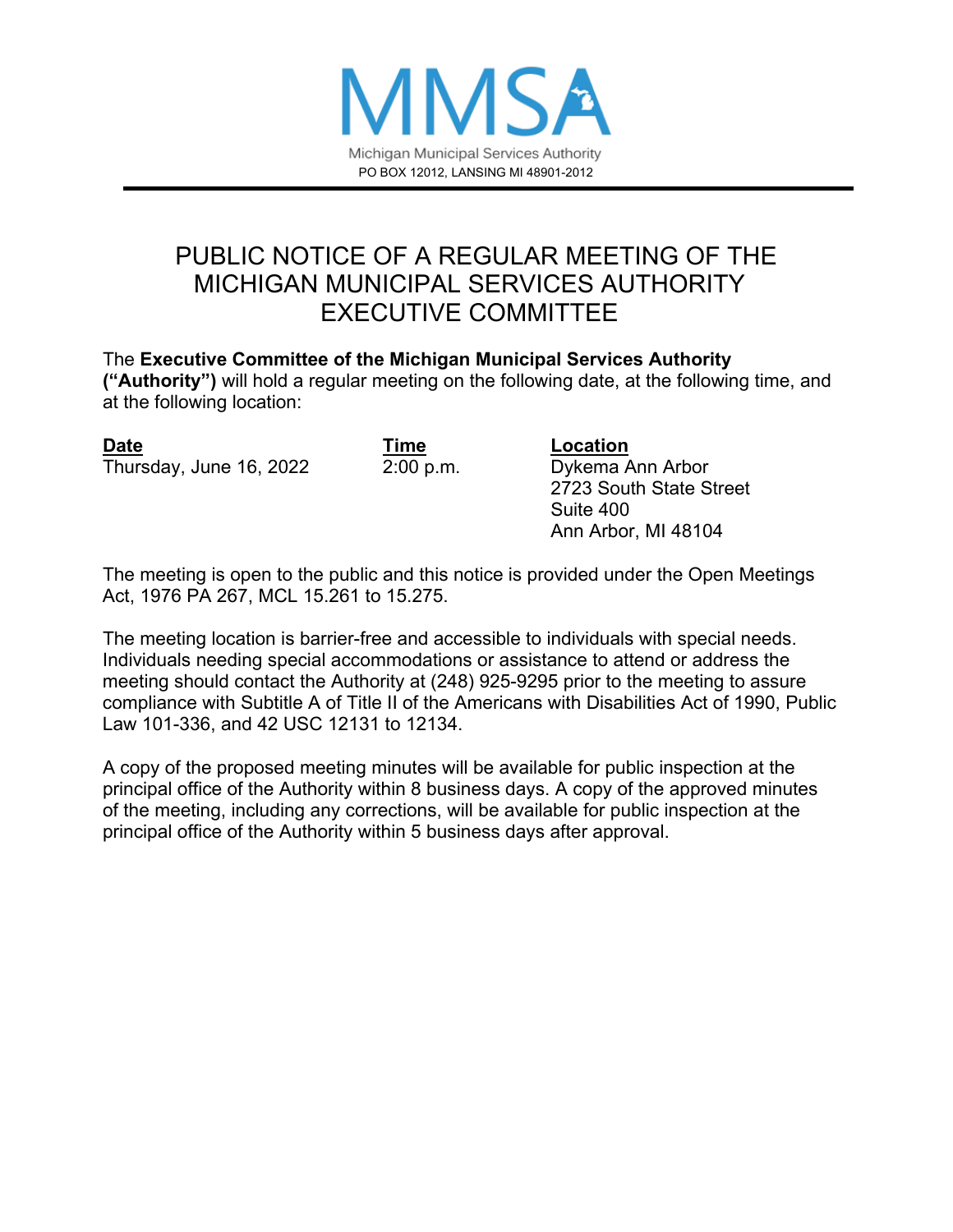

### **EXECUTIVE COMMITTEE REGULAR MEETING**

Thursday, March 17, 2022 at 2:00 PM Dykema 2723 S State Street, Suite 400 Ann Arbor, MI 48104

### **AGENDA**

- **I. Call to Order**
- **II. Roll Call**
- **III. Approval of Agenda**

### **IV. Approval of Minutes**

- a. Minutes of the March 17, 2022 Executive Committee regular meeting
- **V. Administrative Report**
- **VI. Old Business**
- **VII. New Business**
	- a. Resolution 2022-01 FYE 2022 MMSA Budget Amendment
	- b. Resolution 2022-02 FYE 2022-2023 MMSA Proposed Budget Timeline
	- c. FYE 2022-2023 MMSA Proposed Budget

### **VIII. Public Comment**

- **IX. Other Business**
- **X. Adjournment**

A copy of the proposed minutes of the meeting will be available for public inspection at the principal office of the Authority within 8 business days. A copy of the approved minutes of the meeting, including any corrections, will be available for public inspection at the principal office of the Authority within 5 business days after approval.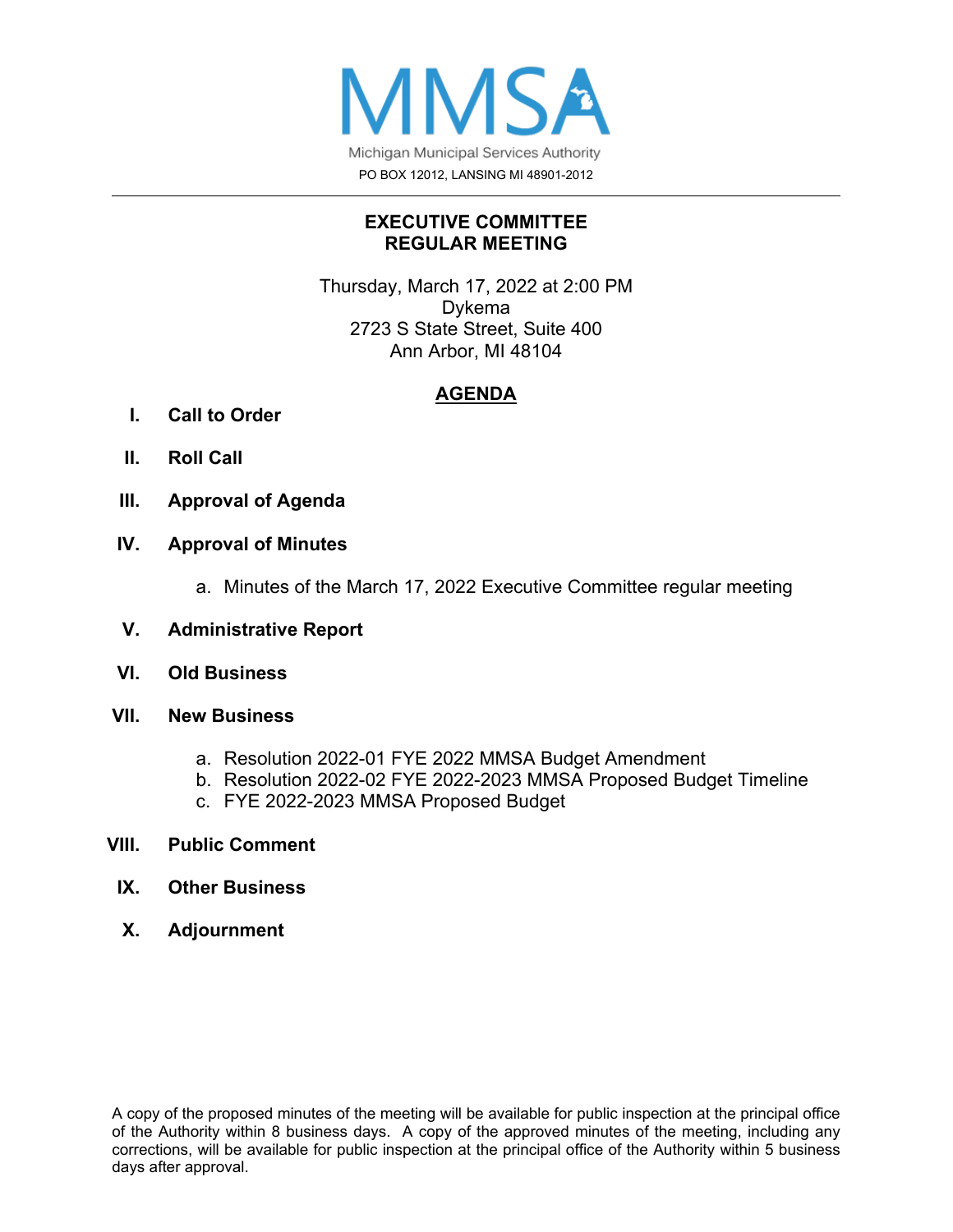

### **EXECUTIVE COMMITTEE REGULAR MEETING**

Thursday, March 17, 2022 at 2:00 p.m.

### **LIVE ZOOM MEETING**

Capital View Building Constitution Room – 9th Floor 201 Townsend Street Lansing, MI 48933

### **MINUTES**

 $\boxtimes$  Proposed Minutes  $\Box$  Approved

MEETING TYPE: ⊠ Regular □ □ Special

### **I. Call to Order**

The meeting was called to order at 2:10 p.m.

### **II. Roll Call**

Executive Committee Member Attendance:

|                             | <b>LOCATION</b>                 | <b>PRESENT</b> | <b>ABSENT</b> |
|-----------------------------|---------------------------------|----------------|---------------|
| Angela Rogensues, Chair*    | Warren, Macomb County           |                |               |
| Eric DeLong, Treasurer      |                                 |                |               |
| Kathleen Lomako, Secretary* | Livonia, Oakland County         |                |               |
| Donna Cangemi*              | Sterling Heights, Macomb County |                |               |
| Scott Erbisch*              | Marquette, Marquette County     |                |               |
| Aaron Wagner                |                                 |                |               |

\*Participated via teleconference.

Other attendees:

- Samantha Harkins, MMSA\*
- Kristen Delaney, MMSA\*
- Kari Shea, Plante Moran\*
- Penny Hill\*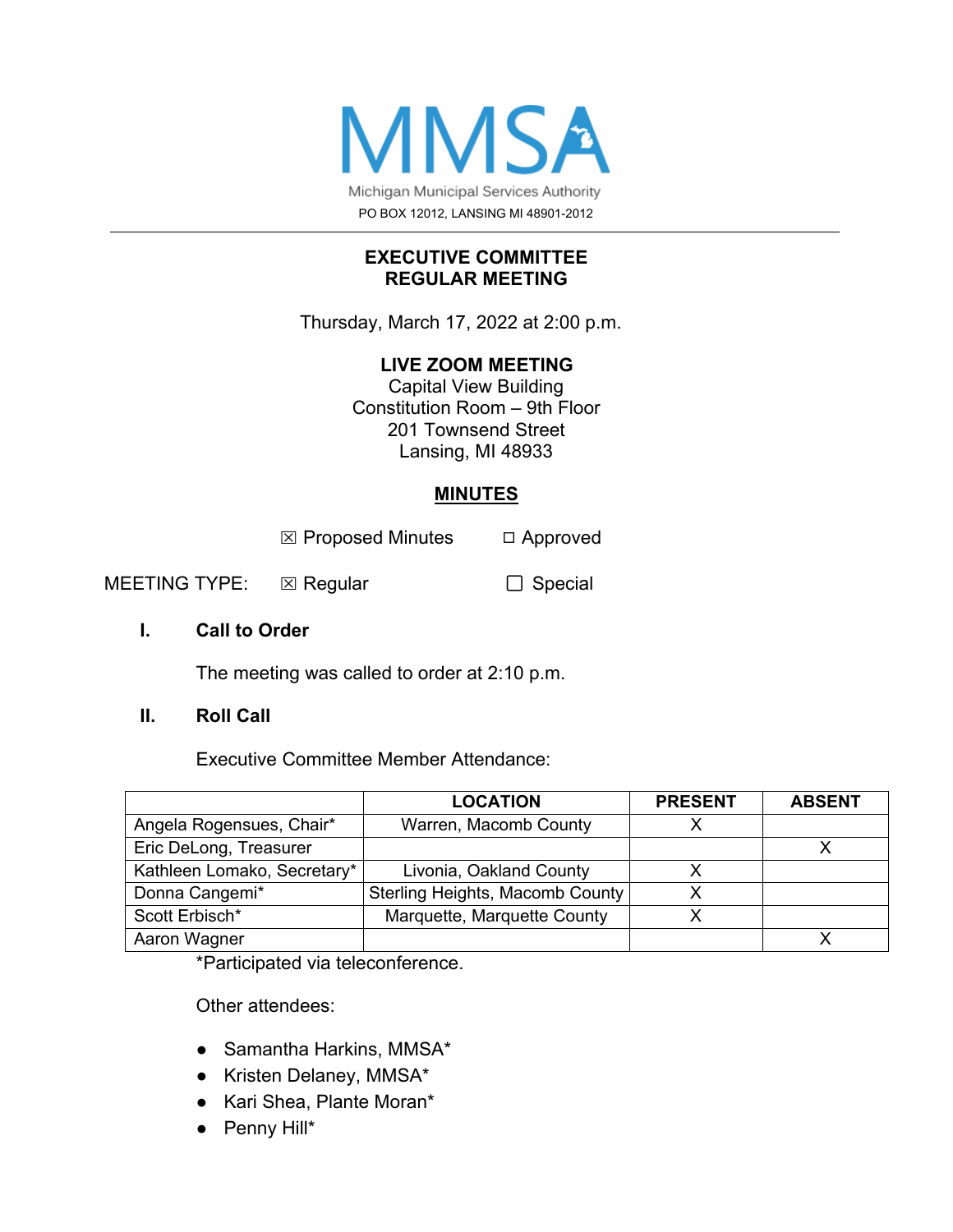● Molly Clarin\*

### **III. Approval of Agenda**

Moved by: Erbisch Supported by: Cangemi

Yes: \_X\_ No: \_\_\_

### **IV. Approval of Minutes**

a. Approval of the minutes from the regular January 20, 2022 Executive Committee meeting.

Moved by: Erbisch Supported by: Cangemi

Yes:  $X$  No: \_\_\_\_

### **V. Administrative Report & New Business**

CEO Harkins delivered the administrative report.

### **VI. Old Business**

None.

### **VII. New Business**

None.

### **VIII. Public Comment**

None.

### **IX. Other Business**

Lomako stated that if the board is going back to meeting in-person they should consider a meeting place which is centrally located for most members. The Dykema Ann Arbor offices were suggested. Harkins noted that if there was an April meeting it would likely be held virtually.

### **X. Adjournment**

Motion to adjourn the meeting 2:16 p.m.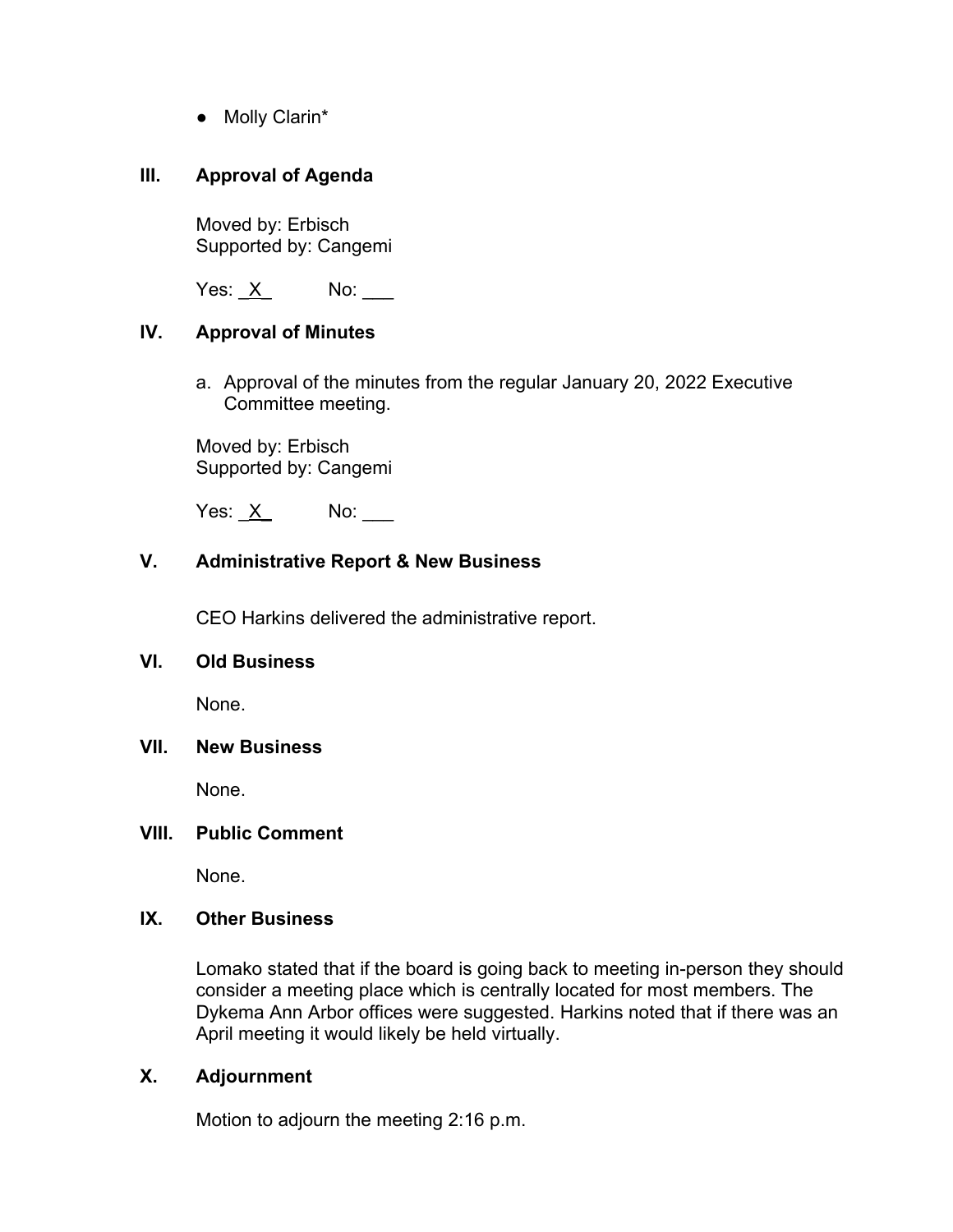Moved by: Lomako Supported by: Erbisch

Yes: <u>\_X</u>\_ No: \_\_\_

### **Certification of Minutes**

Approved by the Executive Committee on June 16, 2022.

Authority Secretary **Date**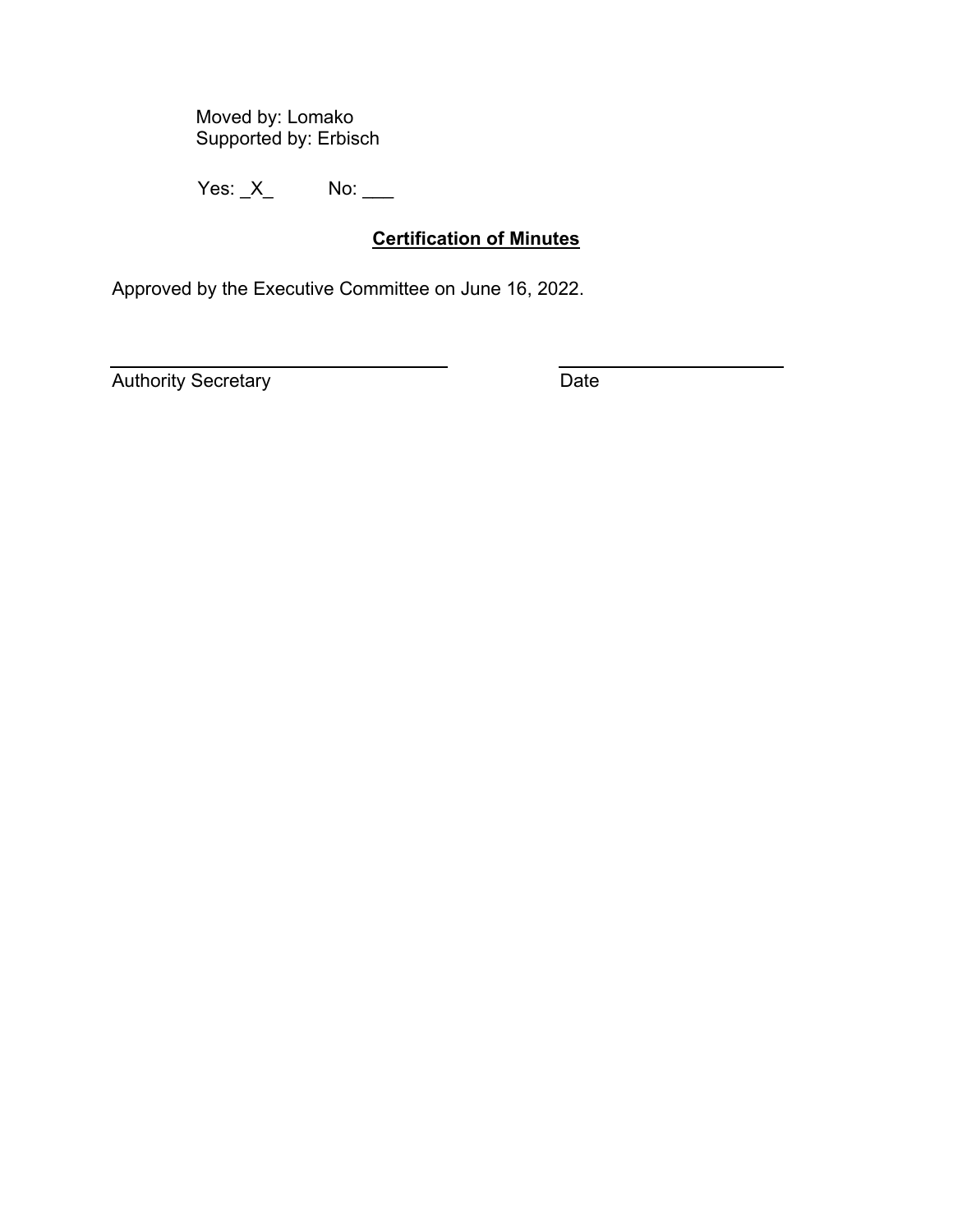# Michigan Municipal Services Authority

### Resolution 2022-01 Fiscal Year 2022 Budget Amendment 1 March 2022

### Fund: General Fund

### Recommended Amendment

### Expenditures

Total net proposed amendment to expenditures = \$6,307

| <b>Account</b>        | <b>Account</b>              | <b>Original Budget</b> | Recommended   | Proposed                |
|-----------------------|-----------------------------|------------------------|---------------|-------------------------|
| <b>Number</b>         | <b>Name</b>                 |                        | <b>Budget</b> | <b>Amendment Change</b> |
| 701000 [1]            | <b>Personal Services</b>    | \$57,200               | \$57,750      | \$550                   |
| 710000 <sup>[2]</sup> | <b>FUTA Taxes</b>           | 375                    | 110           | (265)                   |
| 718000 <sup>[3]</sup> | Insurance - Health          | 9,180                  | 6,255         | (2,925)                 |
| 801000 [4]            | Professional and            | 80,028                 | 95,000        | 14,972                  |
|                       | <b>Contractual Services</b> |                        |               |                         |
| 801500 [5]            | Office Rent                 | 8,820                  | 4,545         | (4,275)                 |
| 840000 [6]            | Insurance                   | 7,500                  | 8,000         | 500                     |
| 910000 <sup>[7]</sup> | Professional                | 1,500                  | $\Omega$      | (1,500)                 |
|                       | Development                 |                        |               |                         |
| 913000 <sup>[8]</sup> | <b>Conference Expenses</b>  | 750                    | $\Omega$      | (750)                   |
|                       |                             |                        |               |                         |
|                       | <b>Total Expenditures</b>   |                        |               | 6,307                   |

#### **Transfers**

Total net proposed amendment to transfers = (\$64,050)

| <b>Account</b>        | <b>Account</b>            | <b>Original Budget</b> | Recommended   | Proposed                |
|-----------------------|---------------------------|------------------------|---------------|-------------------------|
| <b>Number</b>         | <b>Name</b>               |                        | <b>Budget</b> | <b>Amendment Change</b> |
| 699273 <sup>[9]</sup> | Interfund Transfer In-FMS | \$135,893              | \$71,843      |                         |
|                       |                           |                        |               | ( \$64,050)             |
|                       |                           |                        |               |                         |
|                       | <b>Total Revenues</b>     |                        |               | (564, 050)              |

#### Tickmark Legend

**[1]** Increase to reflect Gusto monthly payroll fees.

**[2]** Decrease to reflect actual expenditures. Payments completed for FY22.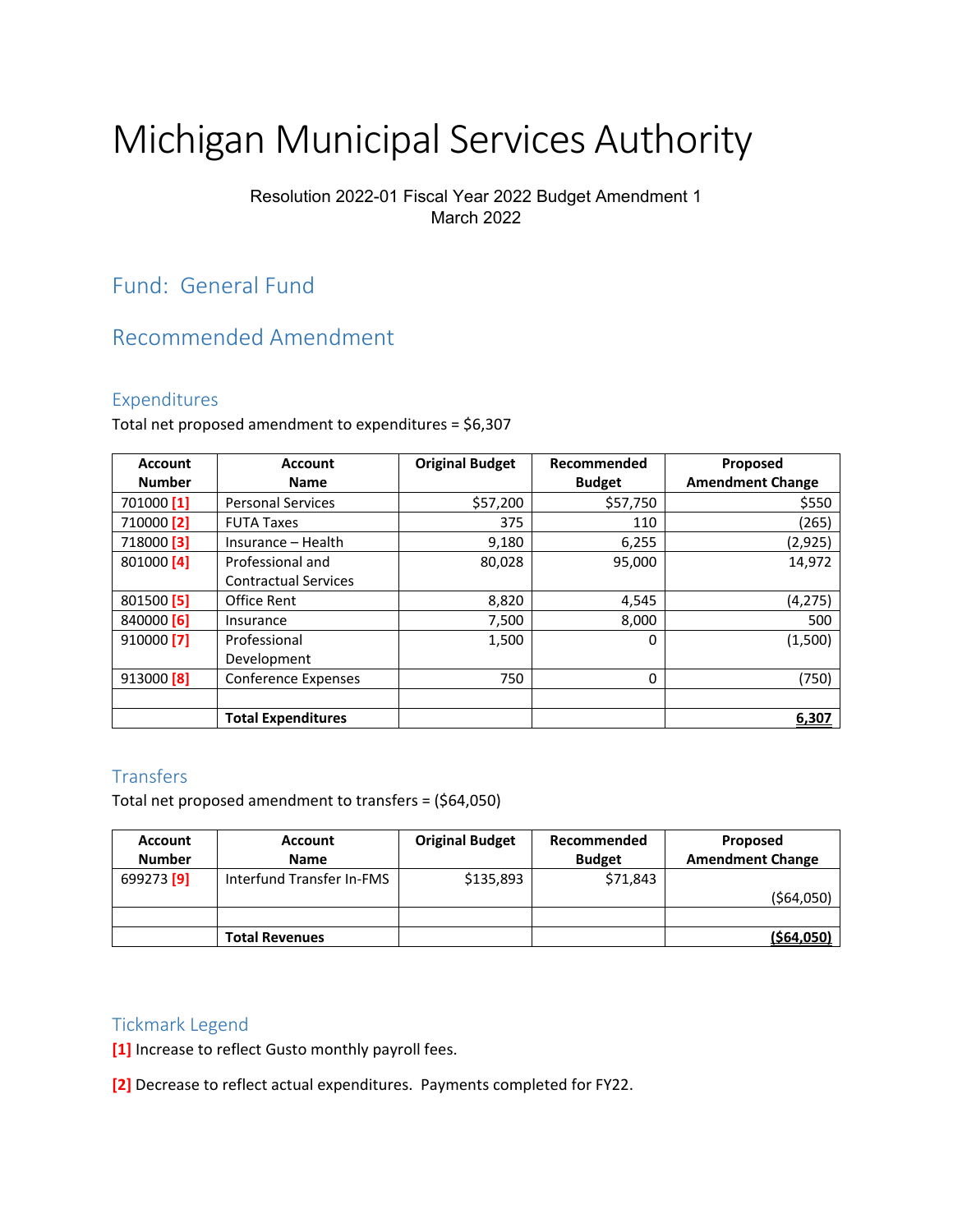- **[3]** Decrease to reflect actual expenditures.
- **[4]** Increase to reflect Samantha Harkins and Jaymes Vettraino agreements.
- **[5]** Decrease due to cancelation of rental agreement.
- **[6]** Increase to reflect actual expenditures of insurance increases.
- **[7]** Decrease to reflect actual revenues transferred when closing out FMS fund at year end.
- **[8]** Decrease to reflect actual expenditures.
- **[9]** Decrease to reflect actual expenditures.

### Fund: Financial Management System Fund

### Recommended Amendment

#### Revenues

Total net proposed amendment to revenues = \$1,787

| <b>Account</b>         | <b>Account</b>          | <b>Original Budget</b> | Recommended   | Proposed                |
|------------------------|-------------------------|------------------------|---------------|-------------------------|
| <b>Number</b>          | <b>Name</b>             |                        | <b>Budget</b> | <b>Amendment Change</b> |
| 671000 <sup>[10]</sup> | <b>Contract Revenue</b> | \$2,077,223            | \$2,079,010   | \$1,787                 |
|                        |                         |                        |               |                         |
|                        | <b>Total Revenues</b>   |                        |               | \$1,787                 |

### Expenditures

Total net proposed amendment to expenditures = \$65,840

| Account       | <b>Account</b>                                  | <b>Original Budget</b> | Recommended   | Proposed                |
|---------------|-------------------------------------------------|------------------------|---------------|-------------------------|
| <b>Number</b> | <b>Name</b>                                     |                        | <b>Budget</b> | <b>Amendment Change</b> |
| 801000 [11]   | Professional and<br><b>Contractual Services</b> | \$1,941,330            | \$2,007,170   | \$65,840                |
|               |                                                 |                        |               |                         |
|               | <b>Total Expenditures</b>                       |                        |               | \$65,137                |

### **Transfers**

Total net proposed amendment to transfers = (\$64,050)

| <b>Account</b><br><b>Number</b> | <b>Account</b><br><b>Name</b> | <b>Original Budget</b> | Recommended<br><b>Budget</b> | Proposed<br><b>Amendment Change</b> |
|---------------------------------|-------------------------------|------------------------|------------------------------|-------------------------------------|
| 995101 [12]                     | Transfer Out – GF             | \$135,893              | \$71,843                     | ( \$64,050)                         |
|                                 |                               |                        |                              |                                     |
|                                 | <b>Total Revenues</b>         |                        |                              | ( \$64, 050]                        |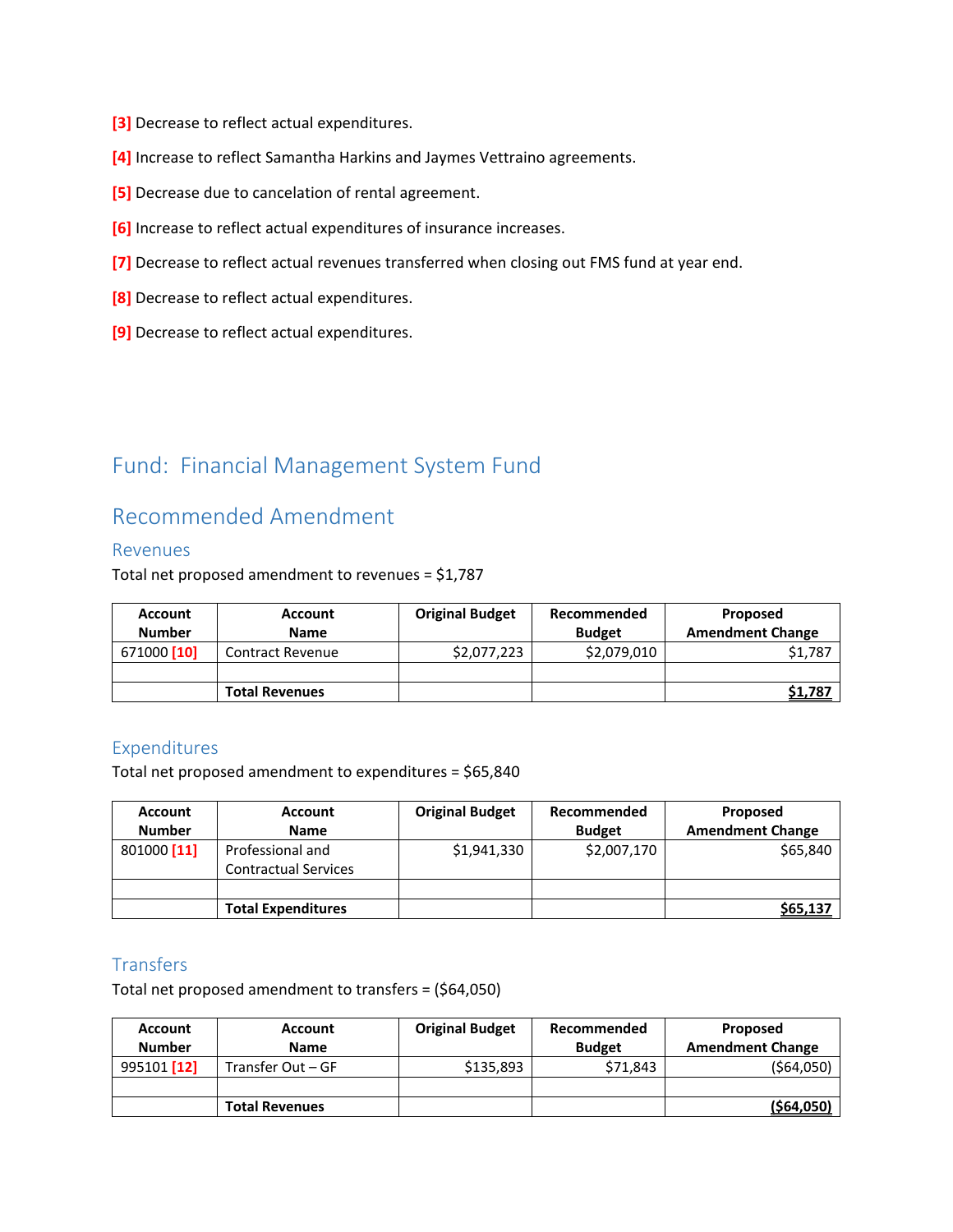### Tickmark Legend

- **[10]** Increase to reflect actual revenue received in excess of original budget.
- **[11]** Increase to reflect actual expenditures.
- **[12]** Decrease to reflect actual revenues transferred when closing out FMS fund at year end.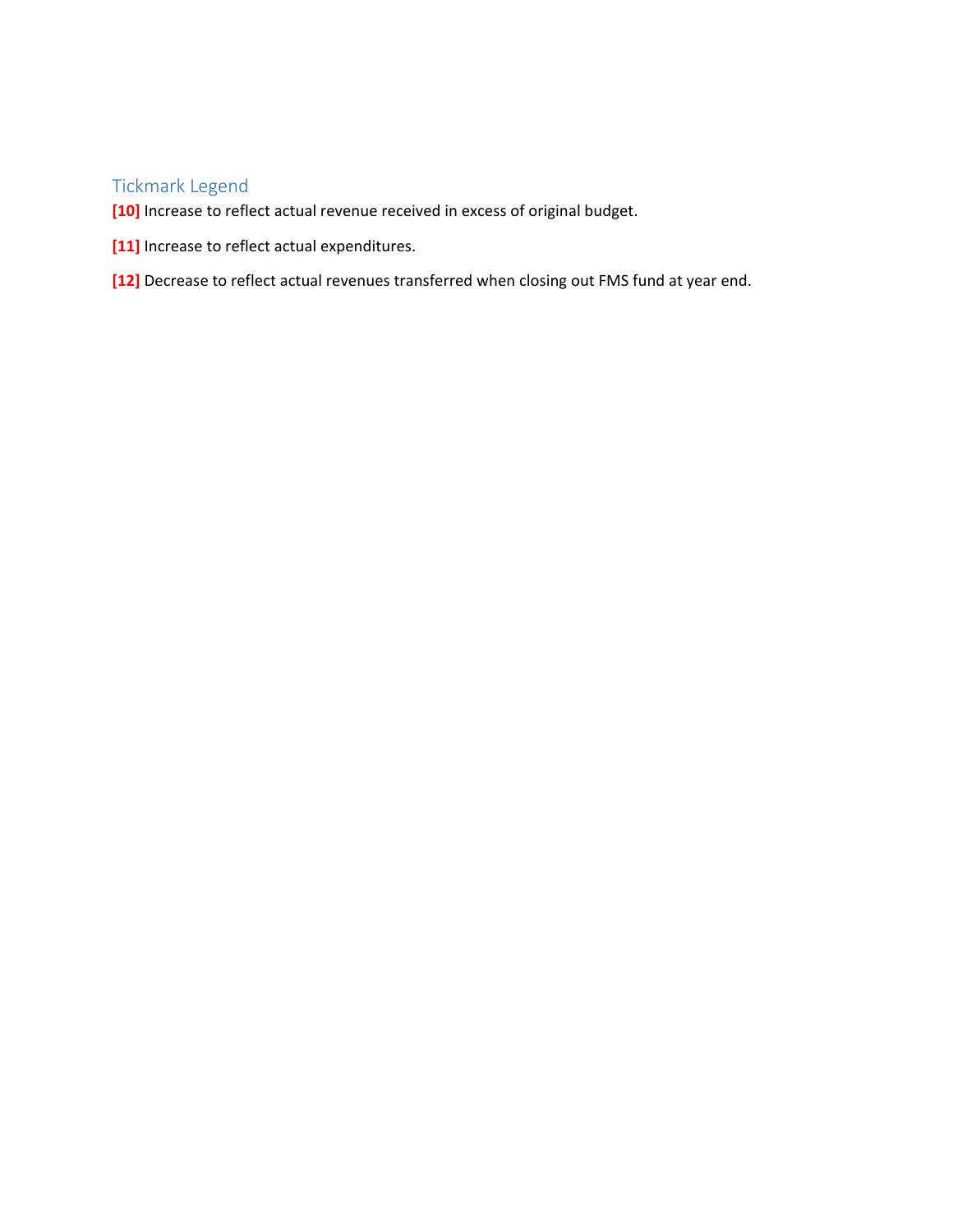

### **Michigan Municipal Services Authority**

### **RESOLUTION 2022-02**

FY 2022-2023 Budget Time Schedule

The Executive Committee (the "Executive Committee") of the Michigan Municipal Services Authority (the "Authority") hereby resolves that the following budget time schedule is approved for the Authority in compliance with the Uniform Budgeting and Accounting Act, 1968 PA 2, as amended, MCL 141.421 to 141.440a, for the fiscal year ending on September 30, 2023:

| On or About        | <b>Budget Process Item</b>                                                                                                                                                                                                                                  |
|--------------------|-------------------------------------------------------------------------------------------------------------------------------------------------------------------------------------------------------------------------------------------------------------|
| April 15, 2022     | Chief administrative officer requests the Authority's provider of<br>administrative services to provide information necessary and essential<br>for preparation of recommended FY 2022-2023 budget, including for any<br>budgetary centers of the Authority. |
| June 1, 2022       | Authority's provider of administrative services on behalf of any<br>budgetary centers of the Authority present the chief administrative<br>officer with information requested relating to<br>FY 2022-2023 budget.                                           |
| June 16, 2022      | Chief administrative officer presents recommended FY 2022-2023<br>Budget and draft general appropriations act to the Executive Committee.                                                                                                                   |
| September 15, 2022 | Public hearing on budget at regular meeting of the Executive Commit-<br>tee.                                                                                                                                                                                |
| September 15, 2022 | Executive Committee adopts budget.                                                                                                                                                                                                                          |

#### *Secretary's Certification***:**

I certify that this resolution was duly adopted by the authority of the Executive Committee of the Michigan Municipal Services Authority at a properly noticed open meeting held with a quorum present on June 16, 2022.

By: \_\_\_\_\_\_\_\_\_\_\_\_\_\_\_\_\_\_\_\_\_\_\_\_

MMSA Secretary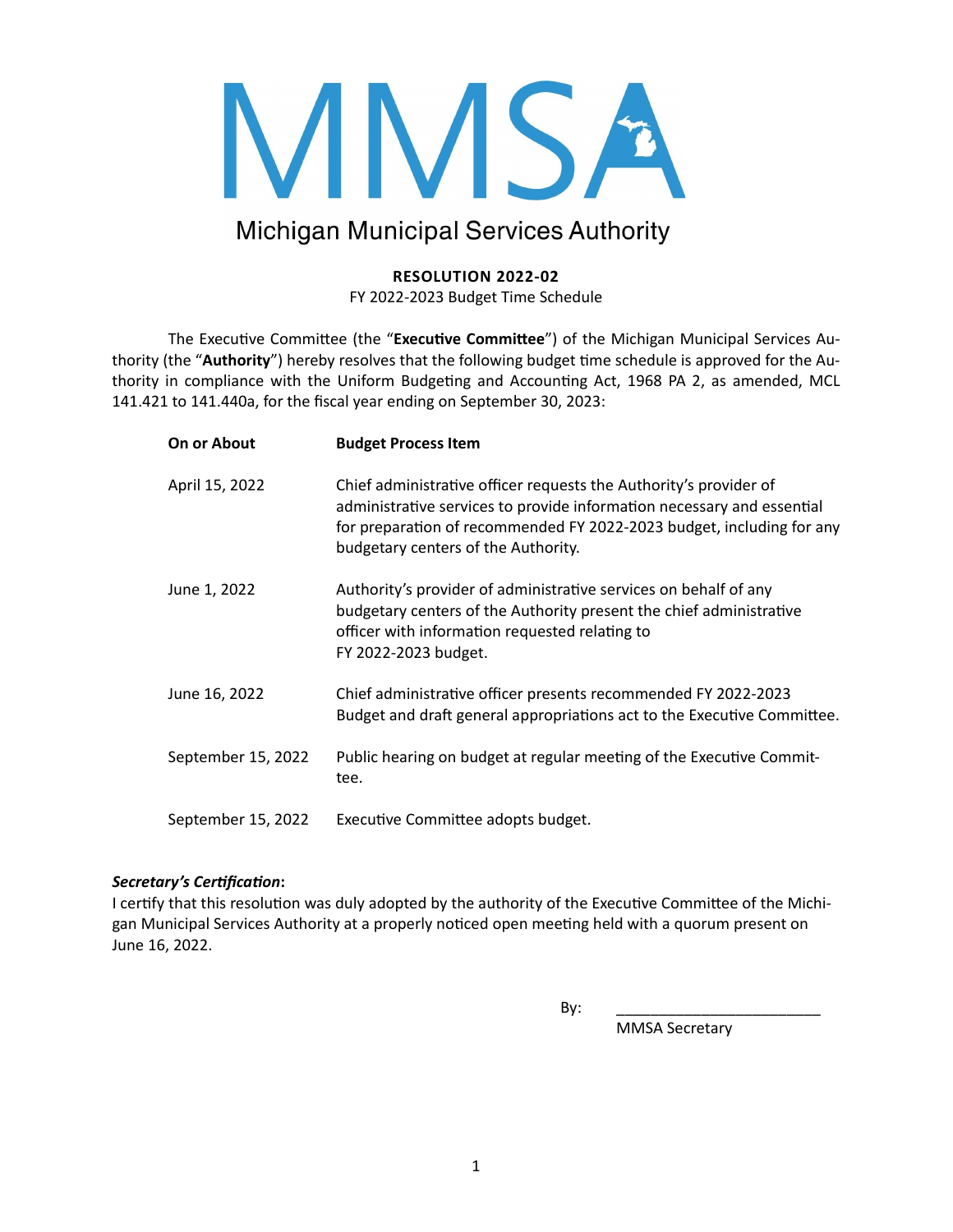

## Michigan Municipal Services Authority

#### **RECOMMENDED BUDGET Fiscal Year 2022-2023**

The chief administrative officer of the Michigan Municipal Services Authority (the "Authority") presents this recommended budget for the Authority for its fiscal year beginning on October 1, 2022 and ending on September 30, 2023:

#### **General Fund**

|                                        | FY 2020-2021 | FY 2021-2022 |              |
|----------------------------------------|--------------|--------------|--------------|
|                                        | Actual       | Projected    | FY 2022-2023 |
| <b>REVENUE</b>                         |              |              |              |
|                                        |              |              |              |
| 671000 Contract Revenue                | \$208,078    | \$150,000    | \$166,000    |
| 699273 Transfer In                     | 135,125      | 71,843       | 71,840       |
|                                        |              |              |              |
| <b>Total Revenue and Other Sources</b> | \$343,203    | \$222,843    | \$237,840    |
|                                        |              |              |              |
| <b>EXPENDITURES</b>                    |              |              |              |
| 701000 Personal Services               | \$145,398    | \$57,750     | \$57,740     |
| 715000 FUTA Taxes                      | 365          | 110          | 375          |
| 715000 Social Security & Medicare      | 11,073       | 4,376        | 4,380        |
| 718000 Insurance - Health              | 10,246       | 6,255        | 6,255        |
|                                        |              |              |              |
| <b>Total Salary and Fringes</b>        | \$167,082    | \$68,491     | \$68,750     |
|                                        |              |              |              |
| 752000 Office Expense                  | \$2,871      | \$2,000      | \$2,000      |
| 801000 Professional and Contractual    | 57,543       | 95,000       | 93,600       |
| <b>Services</b>                        |              |              |              |
| 801500 Office Rent                     | 8,996        | 4,545        | $\Omega$     |
| 802000 Legal Services                  | 16,303       | 18,000       | 18,000       |
| 803000 Accounting Services             | 17,359       | 16,500       | 16,500       |
| 803500 Audit                           | 11,000       | 11,400       | 11,800       |
| 804000 Bank Service Charges            | 1,018        | 1,200        | 1,200        |
| 805000 HR and Benefits Consulting      | 0            | 250          | 250          |
| 806000 Program Development             | 0            | 5,000        | 5,000        |
| 840000 Insurance                       | 6,353        | 8,000        | 8,000        |
| 861000 Mileage Reimbursement           | 45           | 500          | 500          |
| 910000 Professional Development        | 985          | 0            | 0            |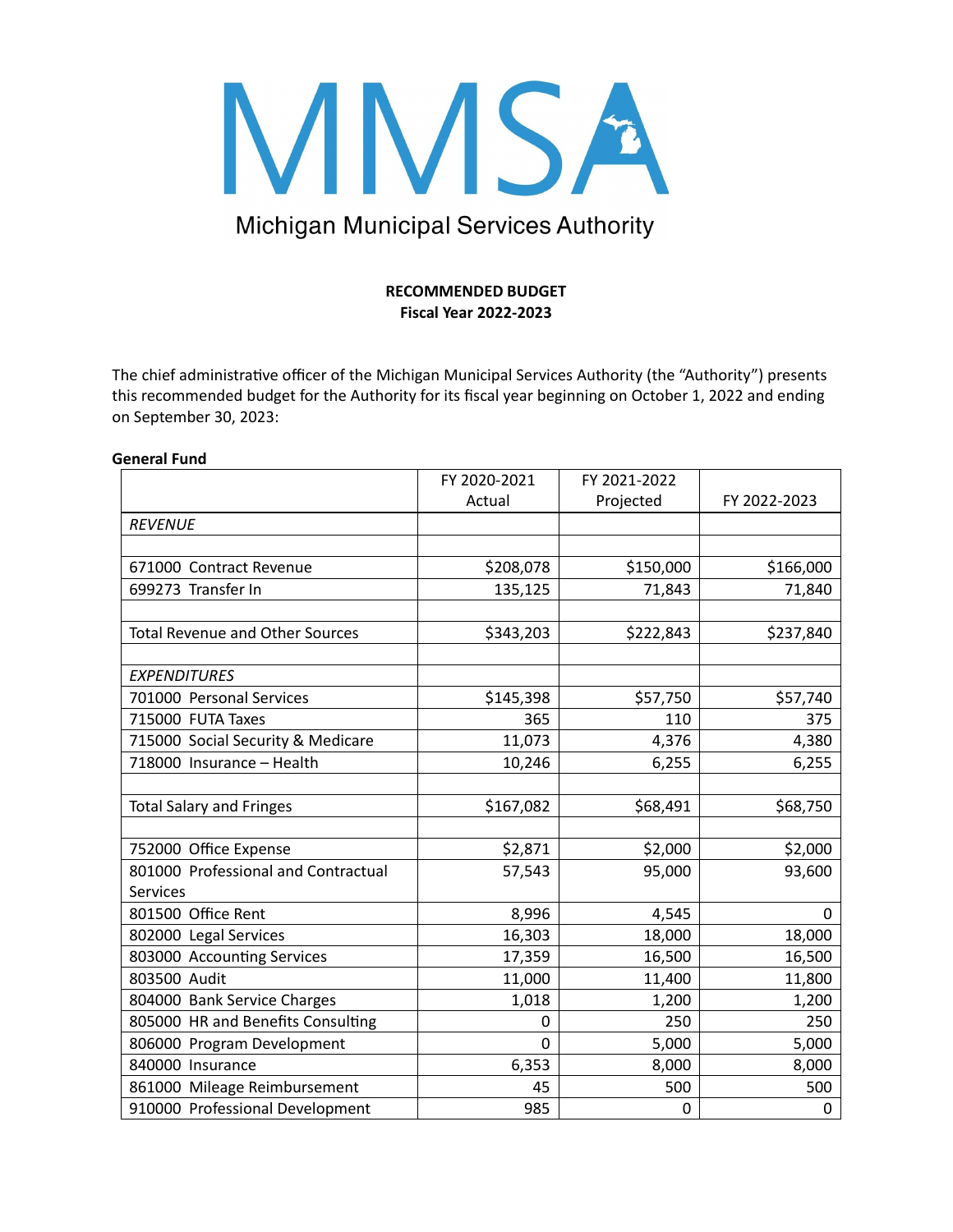| 913000 Conference Expense                | 195       | 0          | 0         |
|------------------------------------------|-----------|------------|-----------|
| 950000 Miscellaneous                     | 0         | 2,000      | 2,000     |
|                                          |           |            |           |
| <b>Total Operating Expenses</b>          | \$122,668 | \$164,395  | \$158,850 |
|                                          |           |            |           |
| <b>Total Expenditures and Other Uses</b> | \$289,750 | \$232,886  | \$227,600 |
|                                          |           |            |           |
|                                          |           |            |           |
|                                          |           |            |           |
| Net Revenues (Expenditures)              | \$53,453  | (\$11,043) | \$10,240  |
|                                          |           |            |           |
| <b>Beginning Fund Balance</b>            | \$300,590 | \$354,043  | \$343,000 |
|                                          |           |            |           |
| <b>Ending Fund Balance</b>               | \$354,043 | \$343,000  | \$353,240 |